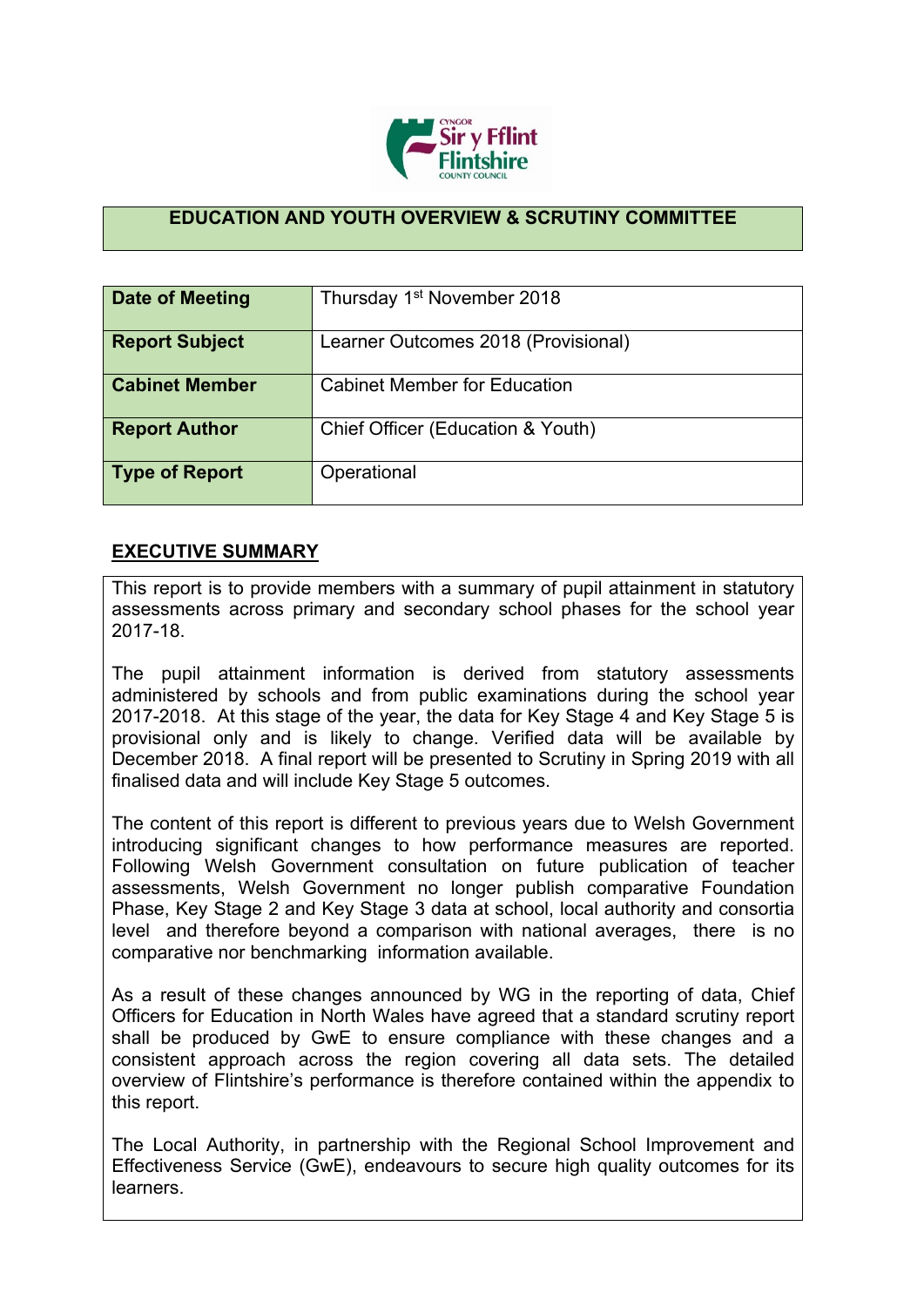All Flintshire schools benefit from the regional Challenge and Support programme according to their support category and needs. Schools which are identified in the current national model of categorisation as 'Green' and strong 'Yellow' receive a programme that is based on the principle of schools' leaders working together and taking the lead responsibility for their standards and improvement programme, with 'light touch' intervention from Challenge Advisers. Schools which are identified in the national model of categorisation as 'Amber' or 'Red' receive bespoke packages of support to enable them to secure improvements in learner outcomes. The current process of national categorisation will cease from September 2019.

The School Performance Monitoring Group of Senior Officers and Members hold regular meetings to challenge schools where there is concern about pupil outcomes and monitors the impact of agreed action plans in securing improvements for learners. This includes schools categorised as 'Red' or 'Amber'.

| <b>RECOMMENDATIONS</b>                                                  |
|-------------------------------------------------------------------------|
| 1 That members receive the report and note the attainment of Flintshire |
| children and young people for the year 2017-18 in FP, KS2 and KS3 and   |
| the provisional data for Key Stage 4.                                   |

## **REPORT DETAILS**

| 1.00 | <b>EXPLAINING THE LEARNER OUTCOMES REPORT</b>                                                                                                                                                                                                                                                                                                             |
|------|-----------------------------------------------------------------------------------------------------------------------------------------------------------------------------------------------------------------------------------------------------------------------------------------------------------------------------------------------------------|
| 1.01 | The booklet 'Statutory Assessment and Reporting Arrangements' for the<br>school year 2017-18 published by Welsh Government contains all the<br>information required by schools and Local Authorities (LAs) about statutory<br>teacher assessment at Foundation Phase, Key Stage 2 and Key Stage 3.                                                        |
| 1.02 | Assessments at KS4 are carried out through examination, usually by<br>General Certificates of Secondary Education (GCSE) in individual<br>curriculum subjects. There is also a range of specialist and vocational<br>qualifications available for pupils at the end of compulsory education.                                                              |
| 1.03 | Pupils receiving statutory education are assessed at the end of each key<br>stage at the following ages:<br>Foundation Phase - 7 year olds (National Curriculum Year 2)<br>Key Stage 2 - 11 year olds (National Curriculum Year 6)<br>Key Stage 3 - 14 year olds (National Curriculum Year 9)<br>Key Stage 4 – 16 year olds (National Curriculum Year 11) |
| 1.04 | Overall, Flintshire outcomes across all key stages remain strong and<br>performance compares well to national and regional averages. The<br>appendix to this report provides a more detailed overview.                                                                                                                                                    |
| 1.06 | In October 2014 the Foundation Phase Areas of Learning (AoL) for<br>Language, Literacy and Communication Skills and Mathematical<br>Development were revised to align them with the National Literacy and                                                                                                                                                 |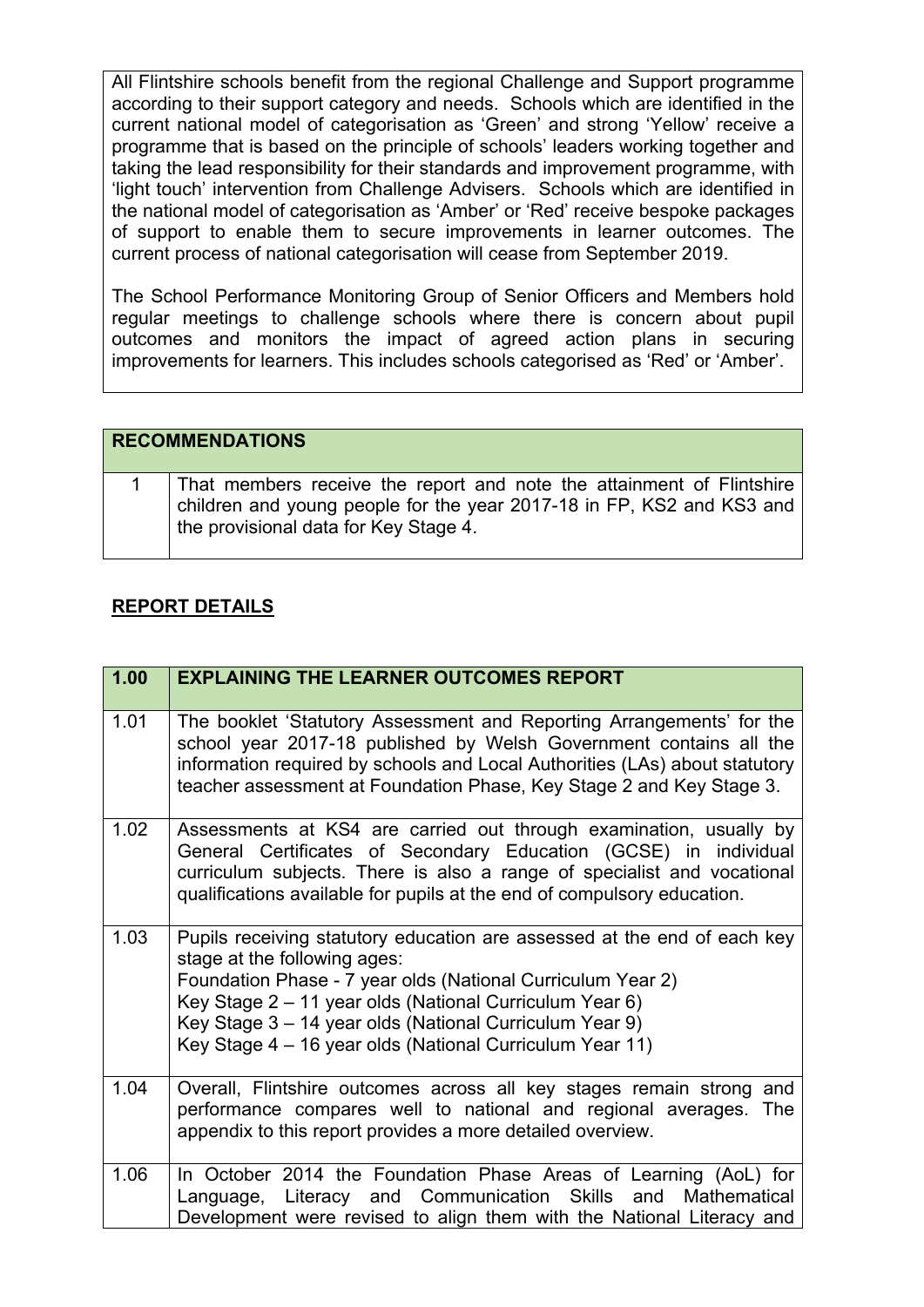Numeracy Framework (LNF) as well as make them more demanding. In line with this the Foundation Phase outcomes were recalibrated to align with the increased expectations of the revised Areas of Learning. The revised AoL were introduced on a statutory basis from September 2015. This means that the cohort of children that started Reception in September 2015 were the first children to be formally assessed against the revised outcomes at the end of the Foundation Phase in the summer of 2018. Comparisons of Foundation Phase outcomes with previous years at school level should, therefore, be avoided as they are not measured on a comparable basis.

- 1.07 GCSEs at Key Stage 4 are currently being reformed and 15 updated subjects were sat this summer for the first time. 2018 saw the introduction of the new GCSE suite of qualifications in Science and coincides with the changes to the performance indications at KS4, to include only GCSE results for Science, as two measures in the capped 9 indicator. As a result, comparison with historical data is not applicable.
- 1.08 There has been significant change to grade boundaries since the Summer of 2017 and November 2017 compared to the Summer of 2018, particularly at C grade in English and mathematics. This has made it difficult for schools to ensure accurate projections and target setting. Initial analysis suggests that Flintshire schools' data in English has been significantly influenced by registration decisions i.e. whether to use an early entry strategy and pupils sit examinations at the end of year 10. This pattern of achievement is also reflected across the region so this issue is currently the subject of ongoing official communication with Welsh Government and Qualifications Wales.

| 2.00 | <b>RESOURCE IMPLICATIONS</b>                                         |
|------|----------------------------------------------------------------------|
| 2.01 | There are no financial implications as a consequence of this report. |

| 3.00 | <b>CONSULTATIONS REQUIRED / CARRIED OUT</b>                                                                                                                                                         |
|------|-----------------------------------------------------------------------------------------------------------------------------------------------------------------------------------------------------|
| 3.01 | Learner outcome data is a core element of the annual self-evaluation<br>procedures undertaken by the Education & Youth Portfolio and this is<br>consulted upon with all key education stakeholders. |

| 4.00 | <b>RISK MANAGEMENT</b>                                                                                                                                                                                                                                                                                                                                                                     |
|------|--------------------------------------------------------------------------------------------------------------------------------------------------------------------------------------------------------------------------------------------------------------------------------------------------------------------------------------------------------------------------------------------|
| 4.01 | Anti-poverty Impact – The Local Authority seeks to mitigate the impact of<br>poverty through its partnership work programme and through the careful<br>monitoring by GwE Challenge Advisers of how schools use their Pupil<br>Deprivation Grant (PDG) to support those pupils at risk of potential<br>underachievement. Schools are required to publish their plans for the use<br>of PDG. |